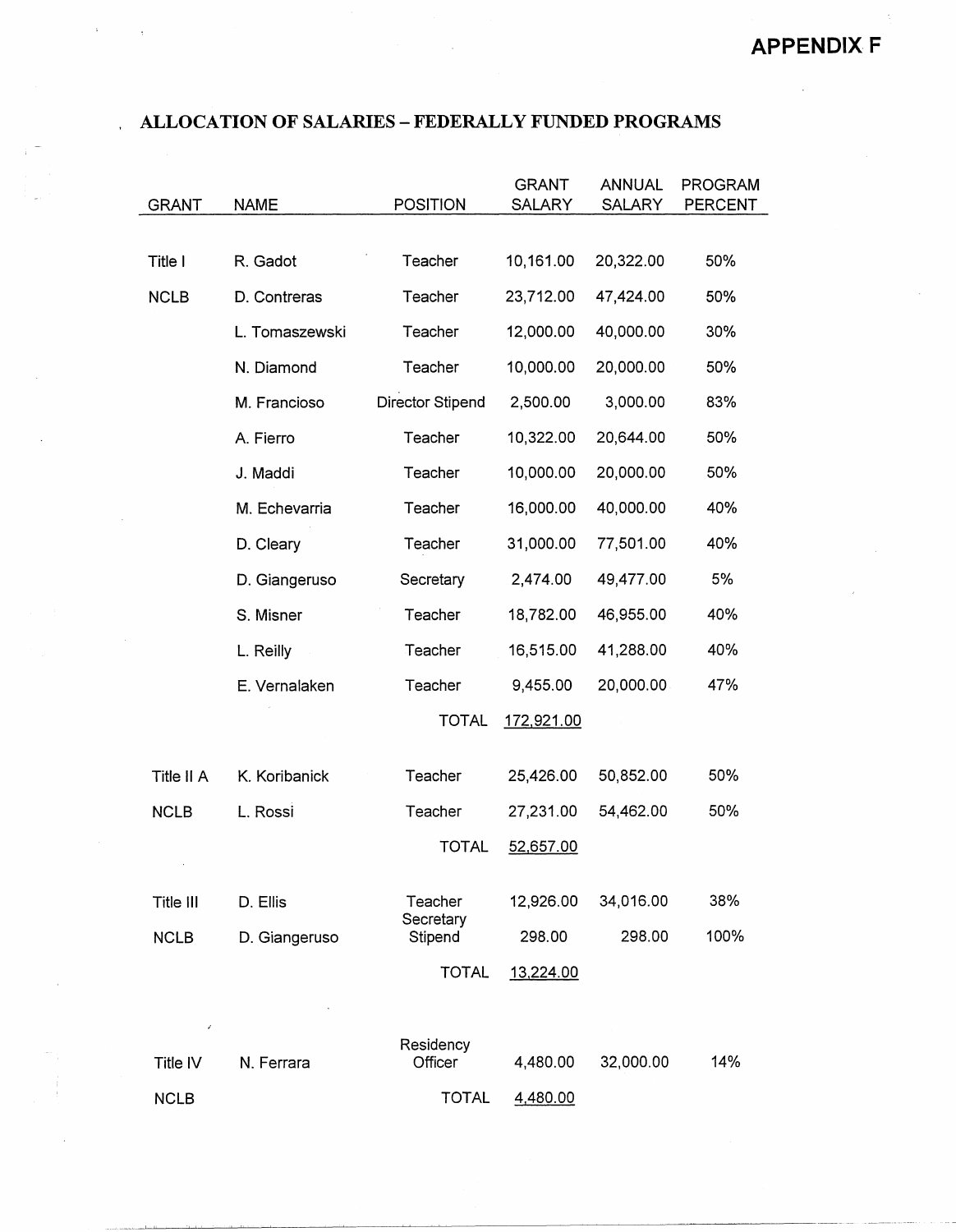| ۰,<br>× |  |
|---------|--|
|         |  |

 $\bar{z}$ 

 $\ddot{\phantom{0}}$ 

 $\mathcal{L}^{(1)}$  and  $\mathcal{L}^{(2)}$ 

a indicate de la

| Title V  | N. Orsini        | Teacher      | 31,052.00 | 45,665.00 | 68%  |
|----------|------------------|--------------|-----------|-----------|------|
| NCLB     | J. Andreula      | Teacher      | 540.50    | 540.50    | 100% |
|          | D. Contreras     | Teacher      | 540.50    | 540.50    | 100% |
|          | J. Gambaro       | Teacher      | 1,081.00  | 1,081.00  | 100% |
|          | L. Giangeruso    | Teacher      | 540.50    | 540.50    | 100% |
|          | T. McCormick     | Teacher      | 540.50    | 540.50    | 100% |
|          | M. McKenzie      | Teacher      | 540.50    | 540.50    | 100% |
|          | E. Napoli        | Teacher      | 1,081.00  | 1,081.00  | 100% |
|          | L. Rubenstein    | Teacher      | 540.50    | 540.50    | 100% |
|          | R. Olivo         | Teacher      | 540.50    | 540.50    | 100% |
|          | K. Smyth         | Teacher      | 540.50    | 540.50    | 100% |
|          | K. Algieri       | Teacher      | 540.50    | 540.50    | 100% |
|          | M. Ferraro       | Teacher      | 540.50    | 540.50    | 100% |
|          | L. Venezia       | Teacher      | 540.50    | 540.50    | 100% |
|          | J. Freedman      | Teacher      | 540.50    | 540.50    | 100% |
|          | C. Gurney        | Teacher      | 540.50    | 540.50    | 100% |
|          | B. Masullo       | Teacher      | 540.50    | 540.50    | 100% |
|          | K. Beckmeyer     | Teacher      | 540.50    | 540.50    | 100% |
|          | J. Tibaldo       | Teacher      | 540.50    | 540.50    | 100% |
|          | N. Orsini        | Teacher      | 12,022.00 | 45,665.00 | 26%  |
|          |                  | <b>TOTAL</b> | 53,884.00 |           |      |
| IDEA - B | A. Coppola       | Teacher      | 40,000.00 | 40,000.00 | 100% |
|          | A. Alu           | Aide         | 16,480.00 | 16,480.00 | 100% |
|          | C. Gianfrancesco | Aide         | 16,480.00 | 16,480.00 | 100% |
|          |                  | <b>TOTAL</b> | 72,960.00 |           |      |
| IDEA     | L. Tomaszewski   | Teacher      | 19,600.00 | 40,000.00 | 49%  |

 $\ddot{\phantom{a}}$ 

 $\mathcal{L}(\mathcal{L})$  and  $\mathcal{L}(\mathcal{L})$  . In the  $\mathcal{L}(\mathcal{L})$ 

 $\bar{z}$